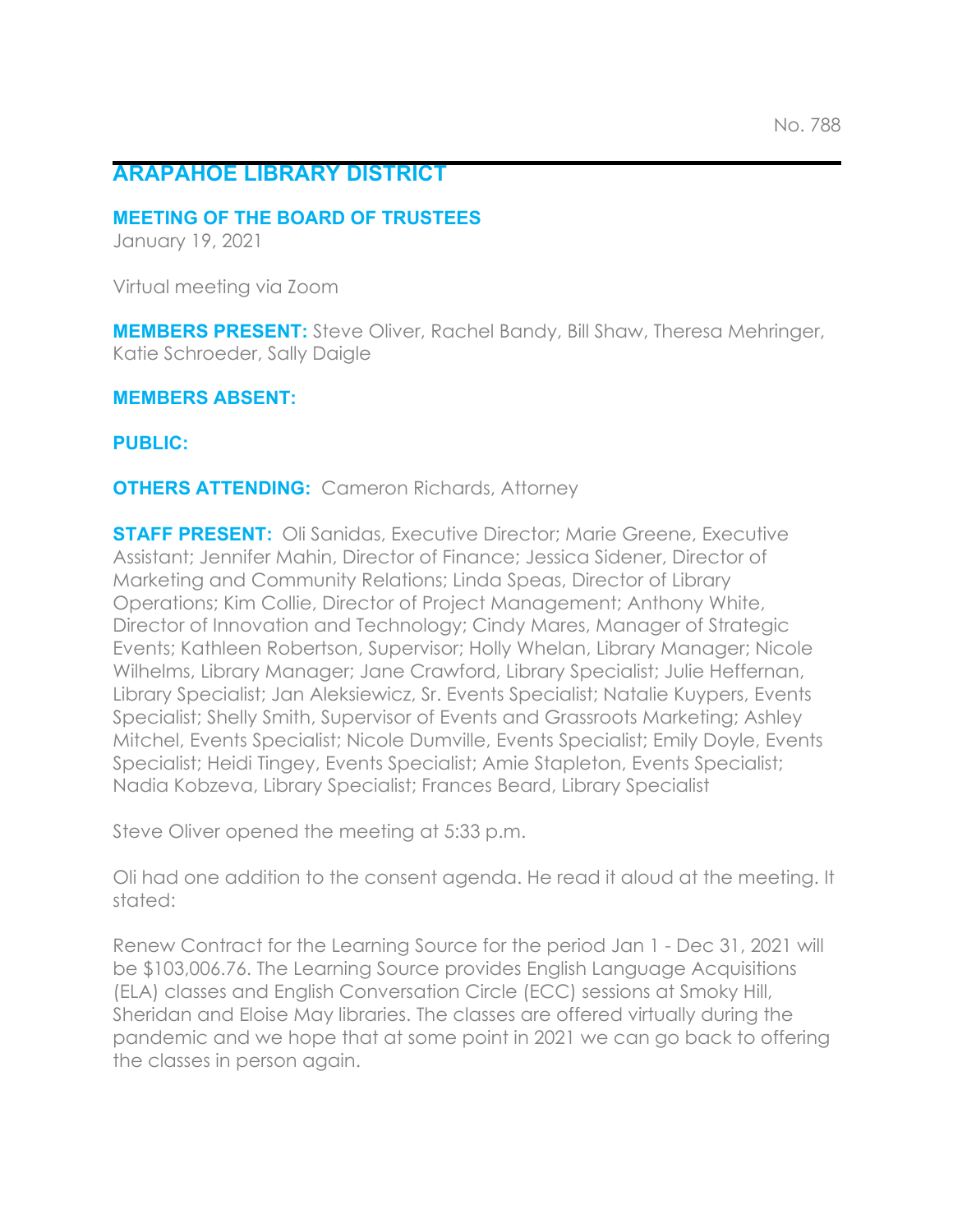Theresa noted that a topic had been tabled from the November meeting that needs to be discussed at the January meeting. Oli stated he has an update on the topic that he will present during his ED report.

Bill Shaw asked about the resolution to the staff that had been previously discussed. Oli responded that he created a draft of the resolution that he sent to the trustees for review.

## **APPROVAL OF MINUTES Nos. 786 and 787**:

Katie Schroeder moved to approve the Minutes #786 from the November 17, 2020 Board Meeting and #787 from the December 8, 2020 Executive Session. Bill Shaw moved to approve, Theresa Mehringer seconded the motion and the motion passed.

**RATIFICATION OF THE EXECUTIVE DIRECTOR CONTRACT:** Theresa Mehringer moved and Rachel Bandy seconded to approve the contract. The motion passed.

**CONSENT AGENDA:** Rachel Bandy moved and Sally Daigle seconded to approve the Consent Agenda as presented. The motion passed.

Approval of the Consent Agenda means:

- A. Approval of the hiring of Aaron Schmidt, Tom Salazar
- B. Approval of the separation of Cherie Seawell, Daniel Alvarez, Anna Lazaroff, Zevar Khojazod, Sarah Witkowski
- C. Approval of \$234,048.00 for the Key-People contract which includes all janitorial cleaning district wide, including the bookmobile garage and bus.
- D. Approval of \$130,416.00 for Haynes Mechanical Services for the energy services and mechanical agreement, which include connected digital preventive maintenance, equipment scorecards, insight energy benchmarking, healthy building automation maintenance inspections of the mechanical equipment, cleaning of condenser coils, fan impellers and blades, electrical contacts, burners, pilot and ignitors, cooling towers, basin, sump and floats, chillers, condenser tubes, and belts drives lubrication of moving parts, aligning, tightening and adjusting.
- E. Approval of \$238,709.31 for the lease and commons area maintenance for the Southglenn facility for January-July 2021.
- F. Approval of Comcast Purchase Orders for \$136,000.00. This will cover all reoccurring payments for 2021 to Comcast for all monthly costs of patron internet and all branch connectivity to the Support Services Building.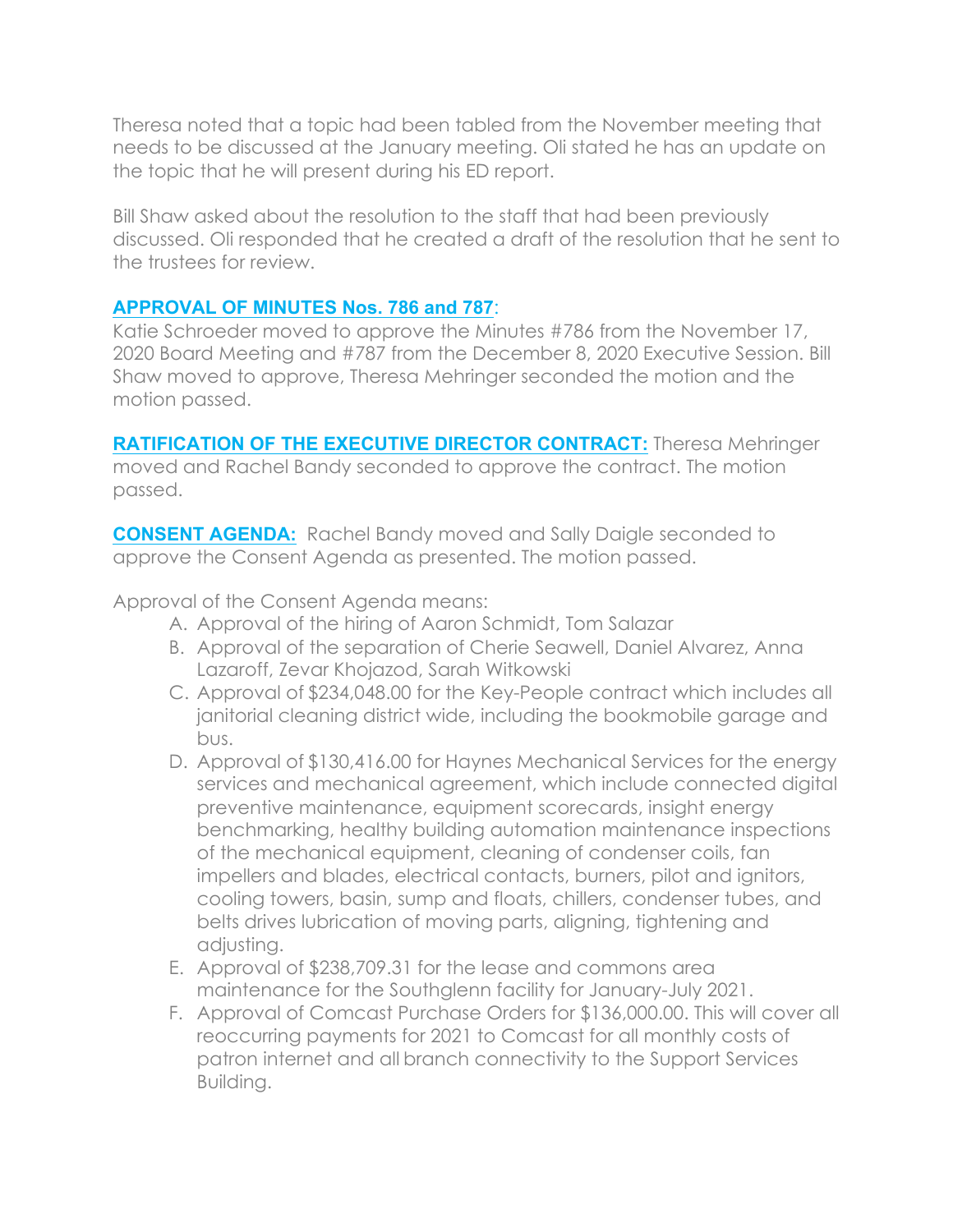- G. Approval of CenturyLink Purchase Orders for \$145,000. This will cover all reoccurring payments for 2021 to CenturyLink for all monthly costs of phone and internet services.
- H. Renew Contract for the Learning Source for the period Jan 1 Dec 31, 2021 will be \$103,006.76. The Learning Source provides English Language Acquisitions (ELA) classes and English Conversation Circle (ECC) sessions at Smoky Hill, Sheridan and Eloise May libraries. The classes are offered virtually during the pandemic and we hope that at some point in 2021 we can go back to offering the classes in person again.

Theresa Mehringer asked whether any of the contracts listed in the consent agenda were new and if there were any price increases to those being renewed. Jennifer Mahin stated that the contracts listed are all renewals and there was an expected nine percent increase for the Southglenn Lease.

Bill Shaw noted that there was a difference between the contract numbers in the consent agenda and the vendors list over \$100,000.00 included in the financial report later on the agenda. Jennifer explained that the vendors list reflects numbers for 2020 and the contracts listed in the consent agenda are for 2021 and that is why the numbers don't match.

**FINANCIALS:** Jennifer Mahin reviewed the financials with the trustees.

Sally Daigle moved to accept the Financials as presented. Rachel Bandy seconded and the motion passed. Approval of the Financials means:

- Acceptance of the Statement of Revenue and Expense
- Acceptance of the Balance Sheet
- Review of 2020 Vendors over \$100,00.00

**POSTING FOR THE OPEN TRUSTEE POSITION:** Steve Oliver reminded the board that there is a vacant trustee position that needs to be filled. Katie Schroeder explained that the board generally posts the ad for a month. A committee will need to be created to hold the interviews and recommend an applicant to the board for approval. Once there is an applicant chosen, the applicant's name will be submitted to the Arapahoe Board of County Commissioners who will have 60 days to approve it.

Oli Sanidas asked Cam Richards whether the board could use a shared online document to make changes. Cam discouraged it because if the board is discussing qualifications of a candidate, it should be done in executive session.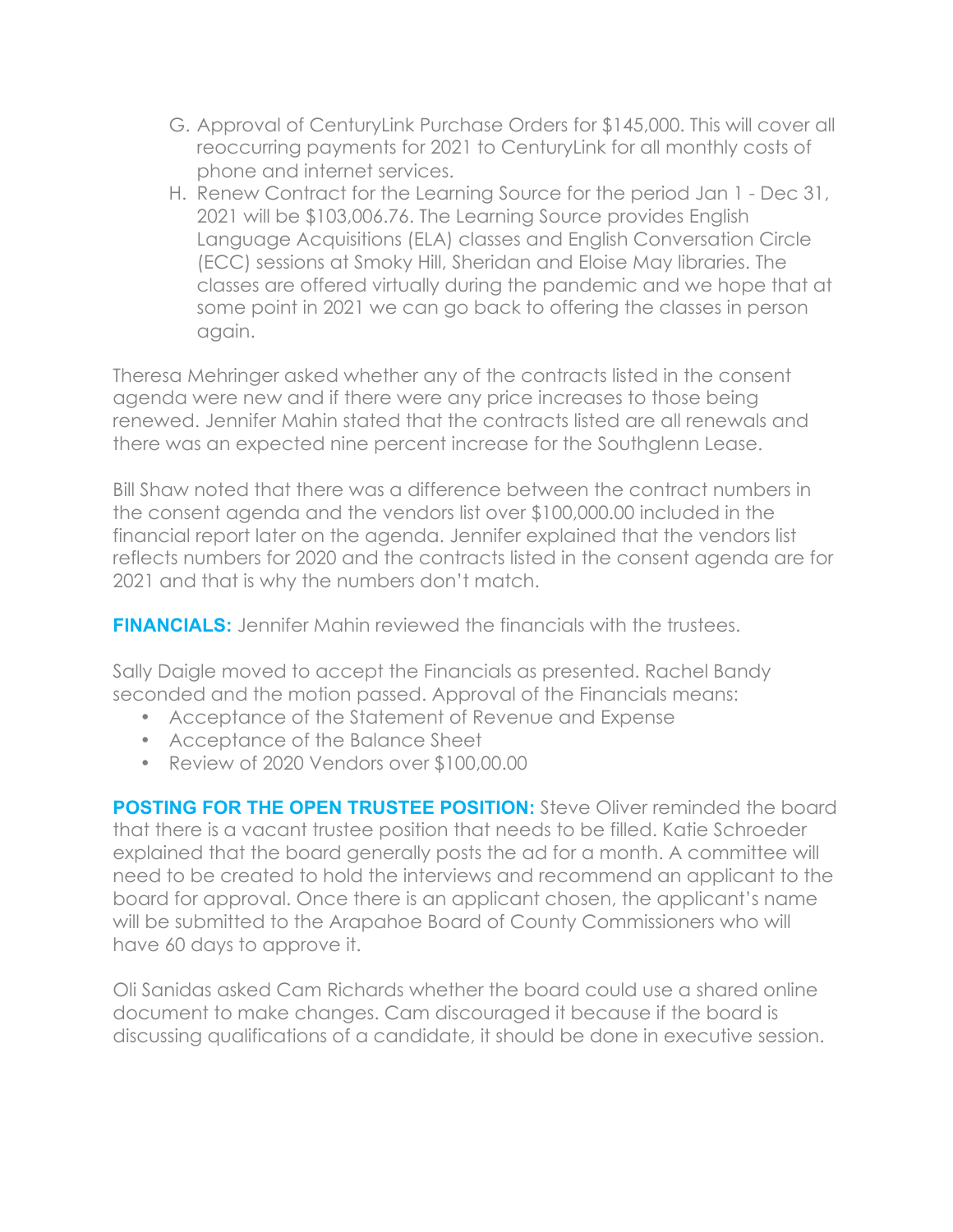Rachel Bandy asked whether the board should pursue a candidate that represents the eastern part of the district as Dorothy Pisel did. Cam mentioned that there is an IGA with the Deer Trail School District.

Rachel announced that she and her family will be moving to Minnesota and she will be resigning from the board in May.

Oli asked Marie Greene to record in the minutes that the board needs to figure out how to have bundt cake as is the tradition.

The board decided to ask for volunteers for the committee during the meeting. Bill Shaw volunteered. Theresa Mehringer volunteered. Katie Schroeder volunteered as well. Katie will work with Oli and Marie on the posting for two positions beginning in June.

**BOARD PRESIDENT REPORT:** Steve Oliver deferred his time to Bill Shaw who had some questions.

Bill Shaw asked about ALD's plans for increased virtual utilization. He asked what ALD plans to focus on. Jessica Sidener responded that ALD plans to expand all the aspects of virtual services. She asked for some time to prepare an overview of different aspects of the digital strategy and present it at a future meeting. Jessica and Oli will work on a timeline for when a marketing presentation will be brought to the board.

**EXECUTIVE DIRECTOR REPORT:** Oli Sanidas reported that the ALD library branches reopened today after a second COVID closure; ALD made a statement about the event at the US Capital two weeks ago; and the new Kelver facility opened.

Linda Speas was at Koelbel today for the reopening and the energy from the patrons was great.

Oli reopened the discussion from a previous board meeting about plaques with trustee names at some of the branches. Oli checked with a previous Executive Director, Eloise May, who said there was no precedent for the practice and there was no historical knowledge for why those plaques exist. Oli suggested that the board set a precedent for any decisions about plaques moving forward and to not make it retroactive. There are pictures of the trustees and the Executive Director at the entrance of many of the branches and the value of having them has been to show there is public oversight of the taxpayer funds that go to ALD. Rachel Bandy mentioned that she has been stopped many times by patrons who recognized her from her photo. Bill Shaw made the distinction that photos at the entrance are not permanent. Oli suggested that